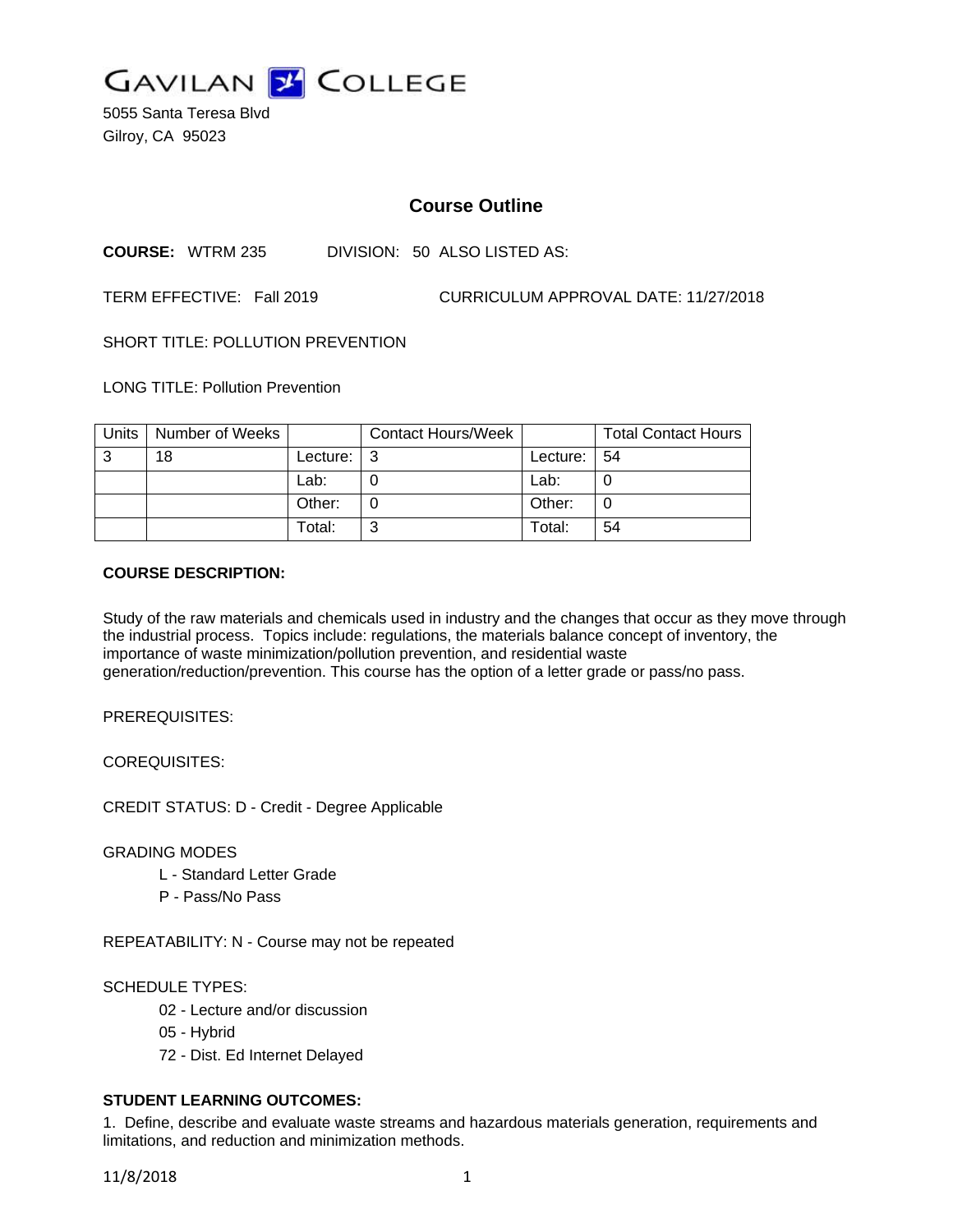Measure of assessment: written exam, homework, discussion

Year assessed, or planned year of assessment: 2018

Semester: Fall

2. Compare and contrast local, state and federal pollution prevention laws including the agencies that regulate hazardous pollution and compliance.

Measure of assessment: written exam

Year assessed, or planned year of assessment: 2018

Semester: Fall

# **CONTENT, STUDENT PERFORMANCE OBJECTIVES, OUT-OF-CLASS ASSIGNMENTS**

Curriculum Approval Date: 11/27/2018

6 Hours

Content: Introduction to the methods of waste stream analysis - Sources of raw materials and their process. Fates of materials in industrial processes. Energy considerations in the industrial processes. Waste stream template.

Student Performance Objectives: Distinguish appropriate terms common to the pollution prevention industry. Name the types of chemicals used in Wood Furniture Manufacturing (WFM). Describe in detail the WFM process. List some of the major waste streams found in WFM. Name some of the pollution prevention options.

## 3 Hours

Content: Overview of waste minimization/pollution prevention - Local governments. County waste minimization plans. Current state and federal requirements.

Student Performance Objectives: Describe and interpret the requirements of local, state and federal pollution prevention laws. Describe and model waste minimization and pollution prevention methods. Discuss the 8 step method to implementing a pollution prevention program. Describe pollution prevention requirements.

## 12 Hours

Content: Electroplating, metal finishing, chemical etching and printed circuit board production - Electroplating process. Metal finishing. Chemical etching. Printed circuit board production. Methods for reducing (eliminating) chemical wastes. Water conservation techniques. Facility planning to prevent pollution catastrophes. Case study.

Student Performance Objectives: Describe the electroplating process and its pollution prevention options. Explain the recovery and recycling process. Name some of the commonly used technologies for reuse and recycling in the electroplating industry. State what a typical recovery and recycle system for the metal finishing process tank involves. Review the chemical industries pollution prevention performance. Discuss pollution prevention opportunities and how they might be implemented in the chemical industry. Discuss the history of solvents. Describe the typical hierarchy when investigating solvent substitution options. Discuss various water conservation techniques for these industries. Explain how facility planning factors into pollution prevention.

#### 3 Hours

Content: General manufacturing - Combined processes. Importance of trade associations. Regulatory considerations. Case study.

Student Performance Objectives: Define general manufacturing. Explain the importance of trade associations. List the sources of pollution prevention information. Discuss the life cycle design as it relates to general manufacturing.

## 4 Hours

Content: Printing and graphic reproduction - Printing process. Applicable regulations. Case study.

Student Performance Objectives (SPO): Describe the history and the process. Discuss the Kraft Process as it relates to major waste streams, pollution prevention options and pollution prevention successes. List any local, state and federal regulations that govern the process.

#### 6 Hours

Content: Auto service industry - Overview of process and waste streams. Applicable regulations. Consumers role. Case study.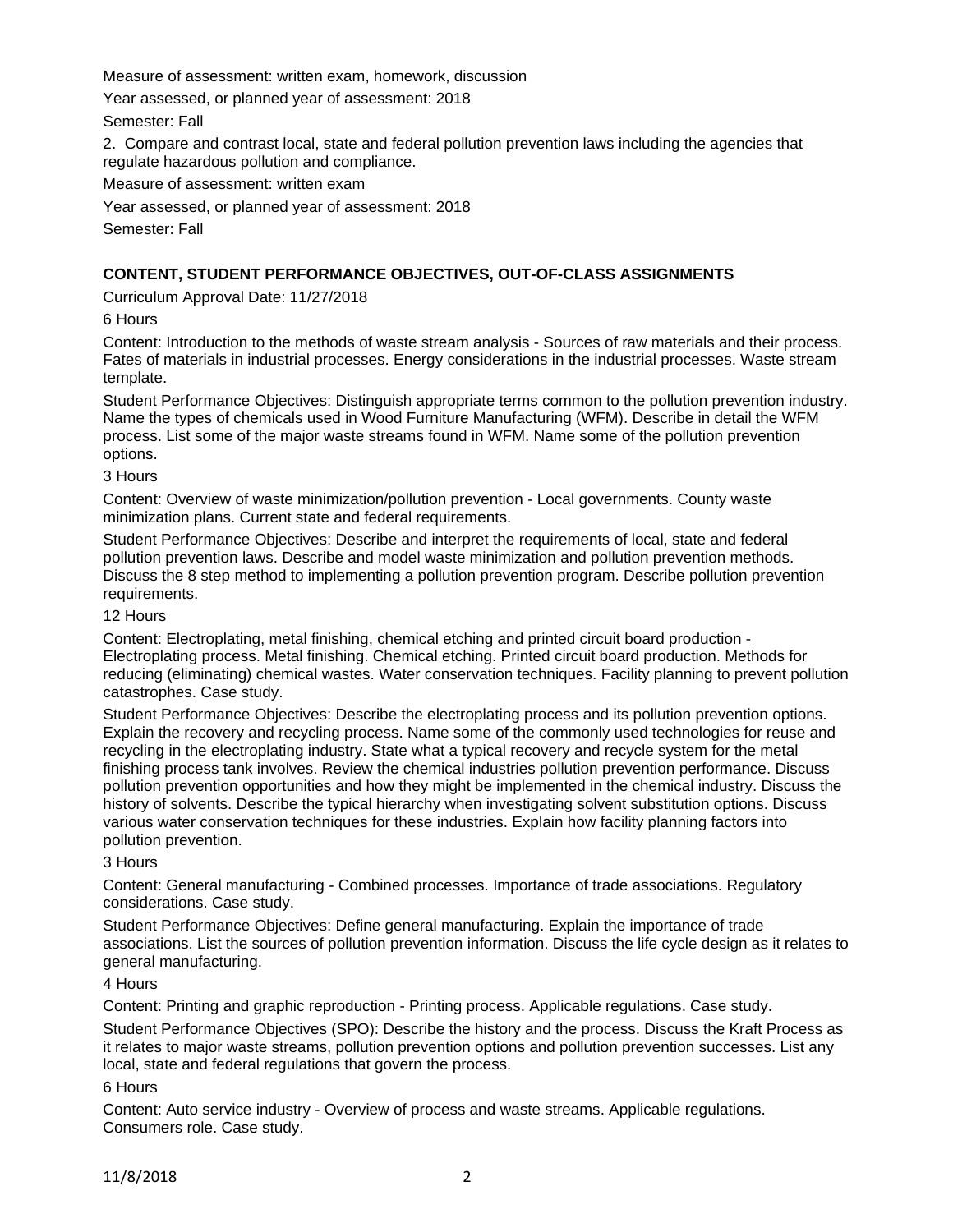Student Performance Objectives: Describe the industrial waste recycling process. List the local, state and federal regulations that govern this process. Discuss the waste minimization philosophy and its implementation. State the consumers role in the process.

## 6 Hours

Content: Biotechnology - Overview of process and waste streams. Applicable regulations. Government facilities. Private facilities. Case study.

Student Performance Objectives: Describe how biotechnology can effectively address issues pertaining to the monitoring, assessment, modeling and treatment of contaminated water, air and solid waste streams. Explain several different bio-techniques now available. List any local, state and federal regulations that govern the process.

#### 3 Hours

Content: Processes in agriculture - Pesticides and their applications. Fertilizers and their applications. Applicable regulations. Reduction of wastes.

Student Performance Objectives: Identify various pollution prevention methods for pesticides and fertilizers used in agriculture. List any local, state and federal regulations that govern their process. Investigate the conversion to sustainable agriculture.

## 3 Hours

Content: Source reduction programs - Overview of plans/programs. Developing plans/programs.

Student Performance Objectives: Define source reduction. Discuss the life cycle of a selected product. State the elements that would be a part of developing and implementing a pollution prevention plan/program.

## 3 Hours

Content: Survey of consumer services industry - Auto sales/car washes. Dry cleaners/laundromats. Painting industry. Photo processing. Home repair.

Student Performance Objectives: List the types of companies that are considered consumer services industries. Provide an overview of each industry and state their typical waste streams. Explain several alternative pollution prevention options that they could utilize.

## 3 Hours

Content: Residential hazardous waste generation/minimization/prevention - Applicable regulations. Waste generation/reduction/prevention.

Student Performance Objectives: Describe the regulations that govern the safe disposal of hazardous waste. List the residentially used materials that are considered hazardous waste and therefore must be disposed of properly. Discuss ways that residents can minimize the use of hazardous waste materials.

2 Hours

## **METHODS OF INSTRUCTION:**

lecture, discussion, multimedia presentations, field trips

## **OUT OF CLASS ASSIGNMENTS:**

Required Outside Hours: 12

Assignment Description: Read appropriate textbook chapter, provided handout material and/or review notes from class presentations. Write a 1-2 page paper describing pollution prevention success stories.

#### Required Outside Hours: 6

Assignment Description: Read appropriate textbook chapter, provided handout material and/or review notes from class presentations. Prepare an overview of waste reduction techniques leading to pollution prevention. Begin work on your waste source reduction plan.

#### Required Outside Hours: 24

Assignment Description: Read appropriate textbook chapter, provided handout material and/or review notes from class presentations. Read the case study and complete the worksheet. Field Trip - visit an electronics based industry in the area to view their pollution prevention program and write a 2-3 page paper on their pollution prevention processes. Work on waste source reduction plan.

#### Required Outside Hours: 6

Assignment Description: Read appropriate textbook chapter, provided handout material and/or review notes from class presentations. Read the case study and complete the worksheet. Research at least 3 sources of pollution prevention information.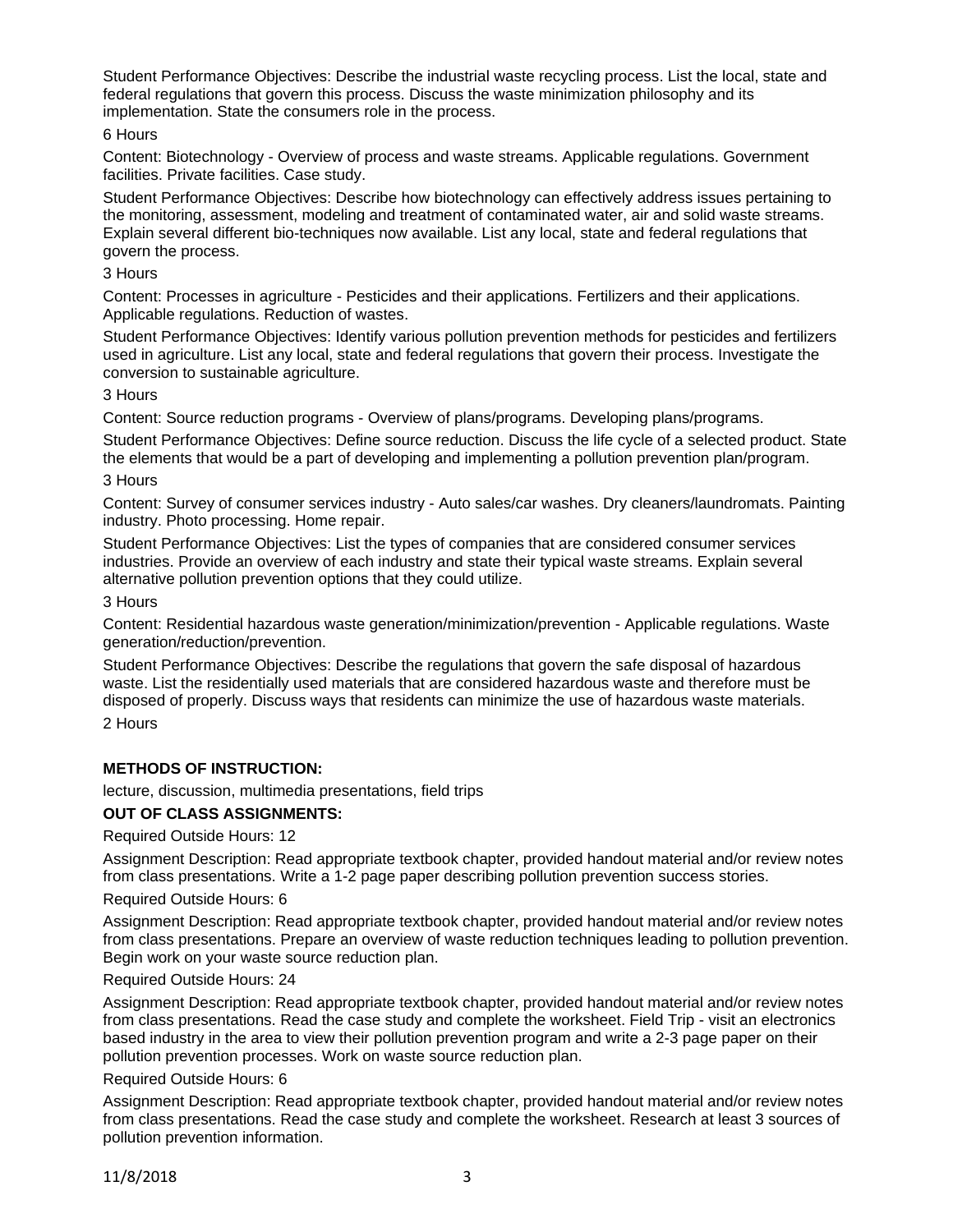Required Outside Hours: 8

Assignment Description: Read appropriate textbook chapter, provided handout material and/or review notes from class presentations. Read the case study and complete the worksheet. Come prepared to discuss the Kraft Process in class. Work on your waste source reduction plan.

Required Outside Hours: 12

Assignment Description: Read appropriate textbook chapter, provided handout material and/or review notes from class presentations. Read the case study and complete the worksheet. Field Trip - visit an auto manufacturing plant in the bay area to view their industrial waste recycling process.

#### Required Outside Hours: 12

Assignment Description: Read appropriate textbook chapter, provided handout material and/or review notes from class presentations. Read the case study, complete the worksheet and come prepared to discuss with the class. Work on your waste source reduction plan.

## Required Outside Hours: 12

Assignment Description: Read appropriate textbook chapter, provided handout material and/or review notes from class presentations. Read the case study, complete the worksheet and come prepared to discuss with the class. Work on your waste source reduction plan.

Required Outside Hours: 6

Assignment Description: Read appropriate textbook chapter, provided handout material and/or review notes from class presentations.

Required Outside Hours: 6

Assignment Description: Read appropriate textbook chapter, provided handout material and/or review notes from class presentations. Complete your waste source reduction plan.

Required Outside Hours: 6

Assignment Description: Read appropriate textbook chapter, provided handout material and/or review notes from class presentations. Visit a local consumer services industry and come prepared to discuss with the class the type of pollution prevention methods they practice.

Required Outside Hours: 6

Assignment Description: Read appropriate textbook chapter, provided handout material and/or review notes from class presentations. List the various

hazardous waste items that you as a resident use, how you dispose of them and how you might reduce their use.

# **METHODS OF EVALUATION:**

Writing assignments Percent of total grade: 20.00 %

Percent range of total grade: 20 % to 40 % Written Homework Other: Develop a waste source reduction plan.

Problem-solving assignments

Percent of total grade: 20.00 %

Percent range of total grade: 20 % to 30 % Other: Case studies.

Objective examinations

Percent of total grade: 40.00 %

# **REPRESENTATIVE TEXTBOOKS:**

Required Representative Textbooks

Editors: Sharma, Sanjay K. and Sanghi, Rashmi. Advances in Water Treatment and Pollution Prevention. New York: Springer,2018.

Reading Level of Text, Grade: 12 Verified by: MS Word

Recommended Other Texts and Materials

Textbook option: Industrial Pollution Prevention Handbook by Harry M. Freeman